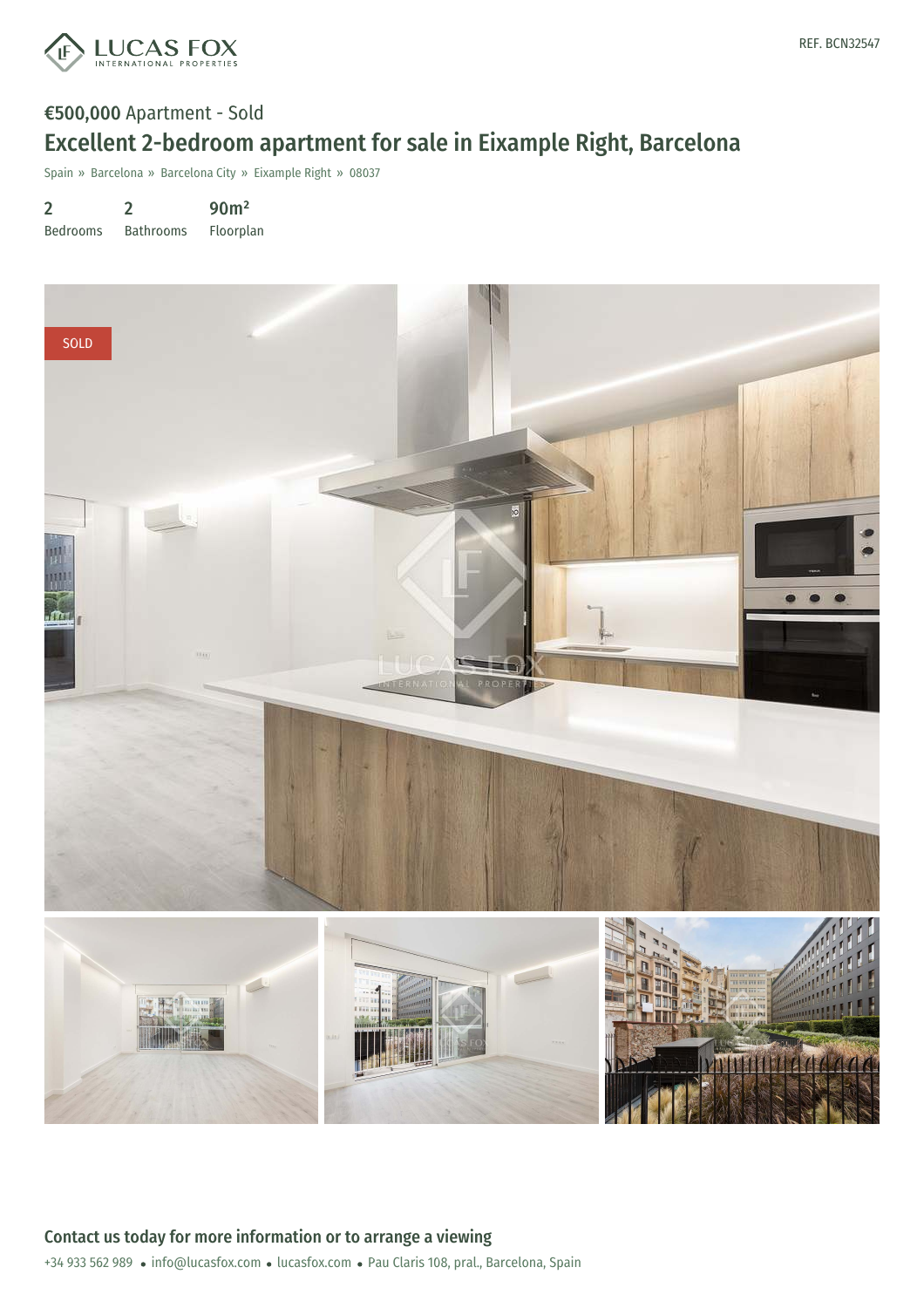

## €500,000 Apartment - Sold Excellent 2-bedroom apartment for sale in Eixample Right, Barcelona

Spain » Barcelona » Barcelona City » Eixample Right » 08037

2 Bedrooms 2 Bathrooms 90m²

Floorplan

## **OVERVIEW**

Newly renovated apartment, very sunny and quiet as it is south-west facing to the block patio, with a very functional layout with an open day area and 2 double bedrooms for sale in an excellent location next to the Quadrat d'Or in Barcelona.

This apartment stands out for its excellent renovation and abundant natural light, ideal for both a primary or second residence or Golden Visa. It has an excellent location in an original building from 1976 that has 2 lifts, a porter service and on-site parking. The apartment does not have a parking space, but it is possible to buy or rent one.

This home has an exterior facade of a landscaped courtyard and has large windows with motorized blinds and a very nice sliding balcony in the living room area.

The hall opens to the open kitchen with an island bar, with space for stools, ideal for breakfast or a casual dinner with views of the outside. The kitchen is delivered equipped with all electrical appliances. The living-dining room is very functional and cosy and leads to the balcony with beautiful views of the very sunny garden area.

The apartment has clearly differentiated day and night areas. The sleeping area offers 2 bedrooms: the main exterior-facing bedroom with a private bathroom with shower and double sinks on a wooden cabinet and a double exterior bedroom, ideal for guests or as an office. The apartment is completed with a complete bathroom with shower and sink on a wooden cabinet and a large closet for the laundry area, where the heater-accumulator is located.

The floors are made of high-quality laminate parquet throughout, except in the bathrooms, which are [made](mailto:info@lucasfox.com) of stone[ware.](https://www.lucasfox.com) In addition, the home has hot and cold air conditioning units in the living room and bedrooms. Finally, it offers Led lighting, exterior carpentry with thermal bridge break and security glass with Climalit air chamber and motorized blinds.

Contact us to visit this excellent 90 m² apartment with 2 bedrooms in Eixample Right.



[lucasfox.com/go/bcn32547](https://www.lucasfox.com/go/bcn32547)

Concierge service, Lift, Natural light, Air conditioning, Balcony, Double glazing, Equipped Kitchen, Exterior, Pet-friendly, Transport nearby, Utility room, Wheelchair access